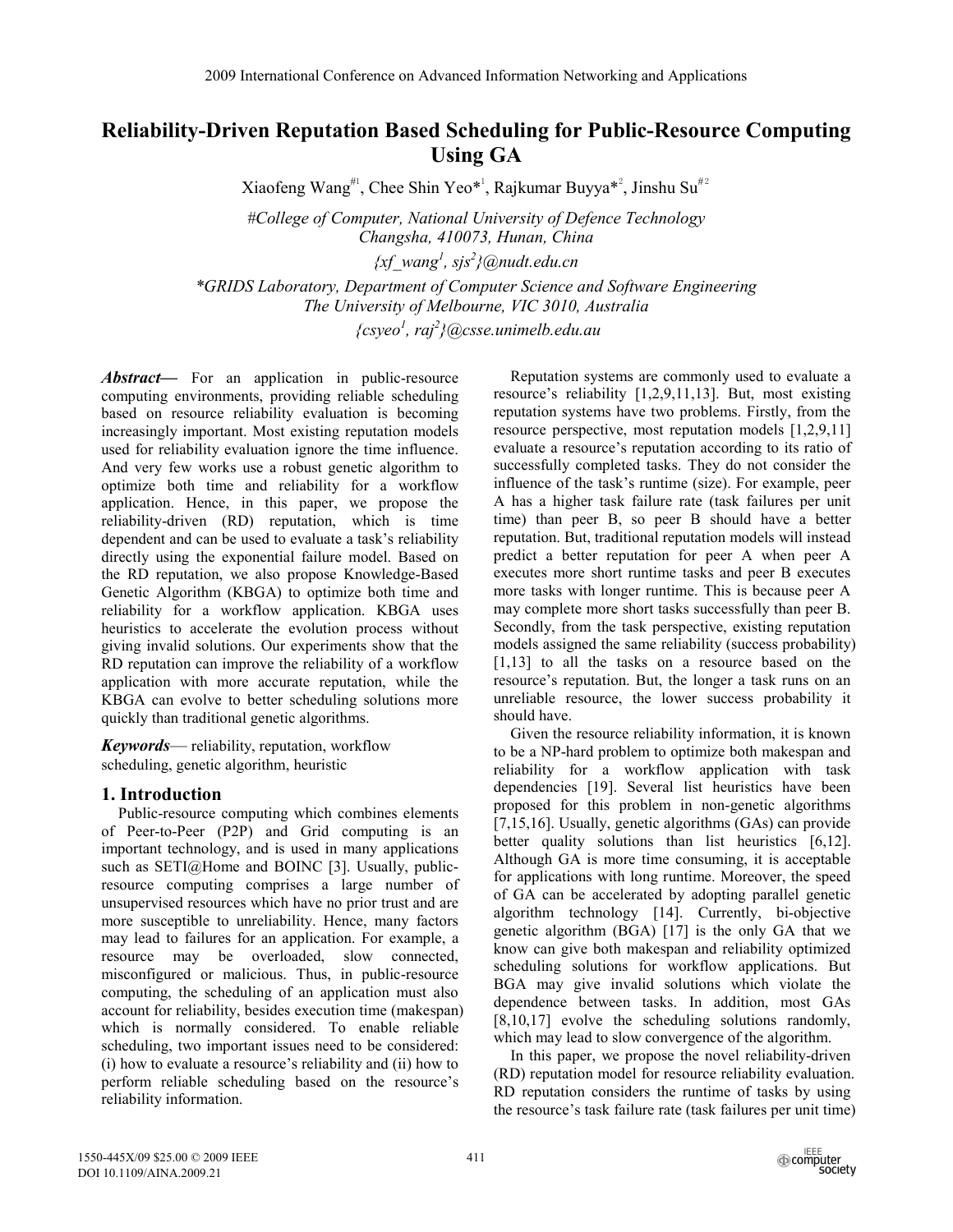to define the reputation. It also provides a real time reputation that can be used to evaluate a task's reliability directly using the exponential failure model. Based on RD reputation, we then define the reliability-driven scheduling problem and two scheduling heuristics which aim to optimize makespan and reliability for a workflow application. Finally, we design the knowledge-based genetic algorithm (KBGA) to provide scheduling solutions. KBGA evolves the task execution order according to the task's importance value, so that the scheduling will not violate the dependency between tasks. The mutation of KBGA has two operators namely swapping mutation and reassigning mutation which evolve the solutions intelligently based on our heuristics.

The remainder of this paper is organized as follows. Section 2 introduces related work. Section 3 presents the scheduling system model. Section 4 defines the RD reputation and its calculation algorithm. Section 5 defines the scheduling problem and two heuristics, while KBGA is presented in Section 6. Experimental results are presented in Section 7, followed by the conclusions in Section 8.

# **2. Related Work**

The real time resource reliability can be monitored by the resource's reputation, which can be defined as the probability that the resource can deliver the expected utility service [2]. For P2P systems, two popular reputations EigenTrust [9] and PowerTrust [11] were designed. They compute the local trust value based on the normalized number of successful transactions between two participants. For public-resource computing systems, Sonnek et al. [1] calculated a worker's reliability as the ratio of correct responses. Neither the normalized number nor the ratio of correct responses considered the time influence. Song et al. [13] used fuzzy logic to evaluate the reputation. Although task runtime is included in their model, they did not specify how the task runtime affects the reputation. The time related performance can also be evaluated by the resource availability [4]. But it focused on the hardware analysis, not including the task level behaviour analysis. Moreover, most existing works did not give methods or algorithms to predict the real time task failure rate for a resource, which is needed for task scheduling. However, our reliability-driven reputation is specially defined to be time dependent, and our reputation calculation algorithm can provide a real time failure rate evaluation for a resource.

Optimizing both makespan and reliability for a workflow application is known to be a NP-hard problem. Many list heuristics have been proposed [7,15,16]. Dongarra et al. [15] proved that tasks should be scheduled to the node with the minimum multiplication value of the instruction execution time γ and reliability λ. Marek et al. [7] proposed a general bi-criteria scheduling heuristic which divides the scheduling into primary and secondary scheduling. Generally, a genetic algorithm can give better scheduling solutions than list heuristics [12]. Dogan et al. proposed a bi-objective genetic algorithm (BGA) for workflow applications [17]. BGA evolves the scheduling solutions randomly which may give invalid solutions violating the dependency between tasks. Wang et al. [10] represented a scheduling solution as two strings: the task-resource assignment string and the task execution order string. Although this method can solve the invalid solution problem, they did not consider reliability. Most existing GAs [8,10,17] also evolve the scheduling solutions randomly, which may lead to slow convergence of the algorithm. In contrast, our KBGA evolves the task execution order according to the task's importance value and mutates a solution based on our two heuristics. Thus, our KBGA can evolve the scheduling solutions intelligent without giving invalid solutions.

# **3. Models and Assumptions**

In the typical public-resource computing model [1] as shown in Fig. 1, there is a central server which assigns jobs submitted by the clients to the resource providers. We model a workflow job as a Directed Acyclic Graph (DAG):  $Job = (V, E)$  . *V* is the set of nodes  $v_i$  ( $1 \le i \le n$ ) which denotes the tasks of the workflow job. E is the set of edges  $e(i, j)(1 \leq i < j \leq n)$  which represents the dependence between tasks  $v_i$  and  $v_j$ ,  $v_i$  is the parent task and  $v_j$  is the child task. For each task node  $v_i$ , its weight  $|v_i|$  is the number of instructions of this task which is assumed to be known using compiling technology [15]. The length of a path in the DAG is the sum of the weights of all nodes along the path.



Fig. 1. System Model.

There are some resource volunteers in the system, which are not centrally controlled and will join or leave the system dynamically. Let  $R = \{r_1, r_2 \cdots r_m\}$  be the *m* resources available in the system. Each resource  $r_i$  is associated with two values:  $r dr_i$ , the resource's RD reputation and  $\gamma_i$ , the resource's computing speed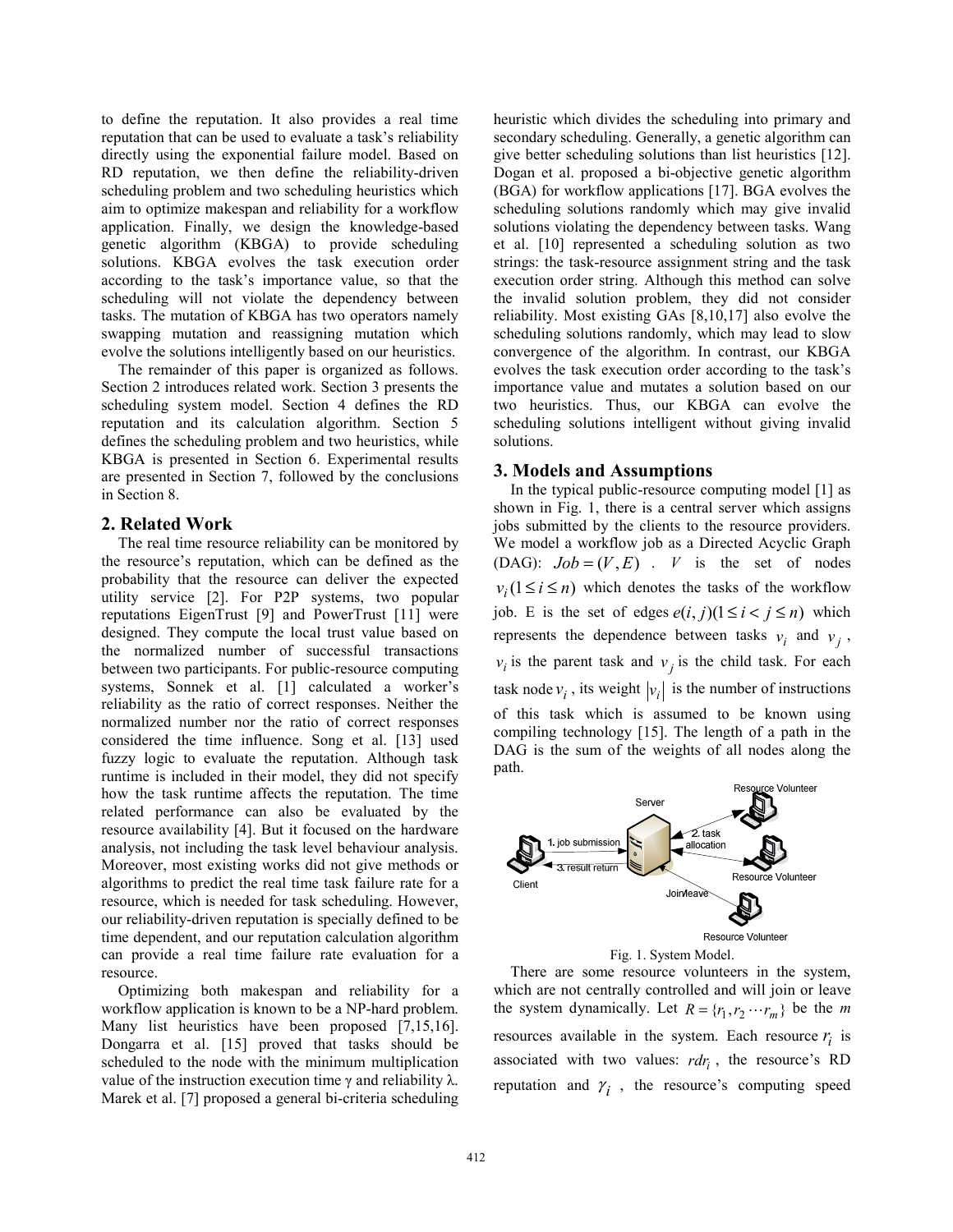illustrated by unitary instruction execution time (i.e. the time to execute one instruction). Given the resource's information, the central server can schedule the workflow job. Let  $M: V \to R$  denotes the mapping function, and then  $M(i) = r_i$  means task  $v_i$  is assigned to

resource  $r_i$ .

We assume that the central server can only schedule at most one task to one resource at any time. We also assume that the central server can monitor the task execution, hence if a task successfully finishes or fails before completion, the server can detect it and send a reputation report. Several technologies have been proposed to deal with this problem such as checkpoint and quizzes verification [18].

### **4. Reliability Evaluation as Reputation**

In public-resource computing, many discrete events may lead to failures of an application such as nonavailability of required services, overloaded resource conditions and malicious activities. All these events are independent and may happen randomly, hence we use the commonly used Poisson Distribution [15,16,17] to model the failure of a resource provider. The failure density function is  $f(t) = \lambda e^{-\lambda t}$   $(t \ge 0)$ , where  $\lambda$  is the failure rate of a resource. Let *num\_fails* be the number of failures within a resource during the job runtime period of *run\_time*. We can compute the failure rate by Equation 1 which is the inverse of Mean Time To Failure (MTTF).

$$
\lambda = \frac{1}{\int_0^\infty \lambda x e^{-\lambda x} dx} = \frac{1}{MTTF} = \frac{num\_fails}{run\_time} \tag{1}
$$

To enable reliable scheduling, the resource's real time failure rate should be monitored. Although traditional reputation systems can be used to monitor the resource's reliability, they neither predict the failure rate for a resource directly nor consider the time influence. Here, our time dependent reputation is directly related to the failure rate, which can be defined as:

### *Reliability-Driven (RD) Reputation (* $_{rdr}$ *)* of a resource

 $r_i$  is the generally said or believed probability of task failure per unit time, with which the resource provider will fail to complete the tasks assigned to it.

### *4.1 Calculation of Real time RD Reputation*

A resource's RD reputation represents its real time failure rate *λ* introduced above. To maintain the RD reputation, we divide the successive time into time intervals which last a window time  $T_{window}$ . For each time interval, the server maintains a reputation statistic  $repu\_sta_i = (s_i, f_i, runtime_i, c_i)$  for each resource  $r_i$ . The variables  $s_i$  and  $f_i$  are the start and finish times for

an interval respectively, *runtime*, is the total CPU time that resource  $r_i$  donates for task execution in the interval, and  $c_i$  is the number of failures experienced by tasks. Algorithm 1 shows the RD reputation calculation algorithm. It begins with initializing each resource's reputation statistic  $repu$   $sta<sub>i</sub>$  for the first time interval (line  $1~6$ ).

Let us assume that the algorithm comes to time interval  $t_i$  for resource  $r_i$ . After a task  $v_i$  assigned to resource  $r_i$  successfully finishes or fails, the server gives a reputation report *testimony*<sup>*i*</sup><sub>*j*</sub> =  $(s_j^i, f_j^i, c_j^i)$ , where  $s_j^i$ and  $f_j^i$  are the start and finish times of task  $v_j$ respectively, and  $c_j^i$  is the number of failures during this task. If a task fails, we simply assign  $c_j^i$  to be 1, otherwise it is 0. The server uses this report to update the reputation statistic *repu*  $sta_i$  ( line 9~11).

After each update of the reputation statistic  $repu<sub>i</sub>$  , a real time statistical failure rate  $\lambda_i^{statistic}$  for resource  $r_i$  can be computed using Equation 1. Here, the whole length of the current time interval is  $f_i - s_i$ . During the *runtime* of the resource's donated task execution time in the current interval, the resource has  $c_i$  task failures. During the remaining time  $f_i - s_i$  – *runtime* in the current interval, the resource is assumed to work with a reputation observed in the last time interval  $t_i - 1$ . Thus the assumed number of task failures for the remaining time in the current interval is  $rdr_i^{t_i-1}(f_i - s_i - runtime_i)$ , where  $rdr_i^{t_i-1}$ is the recorded RD reputation for resource  $r_i$  in the last time interval  $t_i - 1$ . And we can get the real time statistic failure rate by:

$$
\lambda_i^{statistic} = \frac{c_i + r dr_i^{t_i - 1} (f_i - s_i - runtime_i)}{f_i - s_i} \,. \tag{2}
$$

The reputation should decay over time, thus the real time RD reputation for resource  $r_i$  in the current time interval  $t_i$  can be defined as:

 $= \alpha \cdot rdr_i^{t_i-1} + (1 - \alpha)\lambda_i^{statistic}$ ,  $(0 \leq \alpha < 1)$ *t*  $rdr_i = \alpha \cdot rdr_i^{t_i-1} + (1-\alpha)\lambda_i^{statistic}$ ,  $(0 \le \alpha < 1)$  (3) where *α* is the decay factor. If *α* is zero, the real time RD reputation will be equal to  $\lambda_i^{statistic}$ , which means it is totally decided by the current statistical failure rate.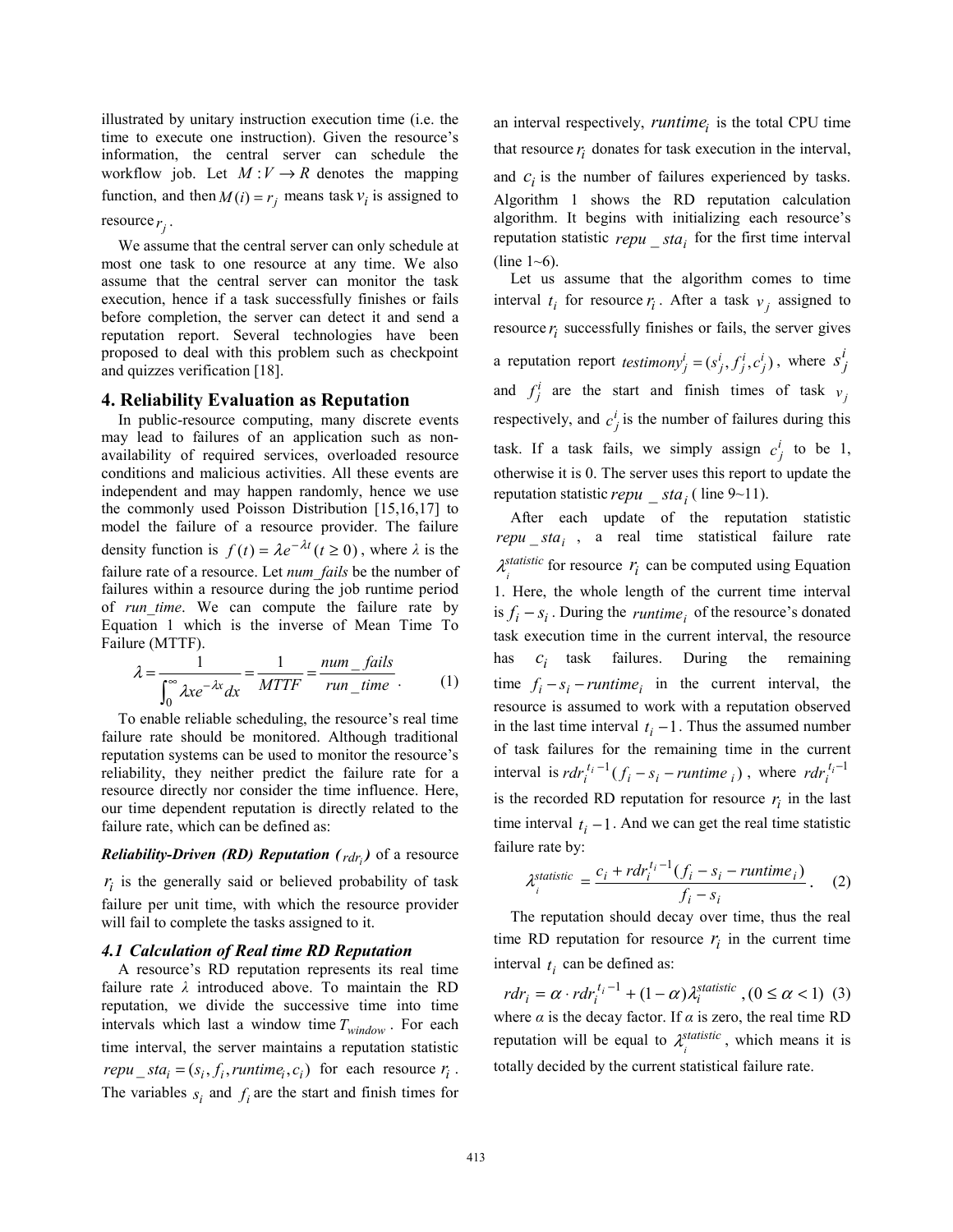At the end of the current time interval  $t_i$ , the real time RD reputation  $r dr_i$  is recorded as  $r dr_i^{t_i}$  for resource  $r_i$  (line 16), and the server starts another reputation statistic for the next time interval  $t_i + 1$  (line 17~19). For the initial time interval, we assume that the RD reputation  $rdr_i^0$  for each resource  $r_i$  is  $rdr^{initial}$  (line 2). *rdr*<sup>initial</sup> is the initial RD reputation for all the resources. It should be set to a relatively high failure rate. In this way, it gives resource providers incentives to supply good quality services to improve their reputation.

**Algorithm 1** RD Reputation Calculation Algorithm

1 for each resource  $r_i$  do 2  $rdr_i = rdr_i^0 = rdr^{initial}$ 3  $t_i \leftarrow 1$ 4  $s_i = f_i$  = current time 5  $$ 6 end for 7 while there is a reputation record *testimony*<sup>*i*</sup> do 8 if  $(f_j^i < s_i + T_{windows})$  then //current interval 9  $c_i \leftarrow c_i + c_j^i$ 10  $\qquad \text{runtime}_i \leftarrow \text{runtime}_i + (f^i_j - s^i_j)$ 11  $f_i \leftarrow \max(f_j^i, f_i)$ 12 Remove the record  $\text{testimony}^i_j$ 13 Compute  $\lambda_i^{statistic}$  by Equation 2 14 Compute *rdr* i by Equation 3 15 else //next interval 16  $\int r dr_i^{t_i} \leftarrow r dr_i$ 17  $t_i \leftarrow t_i + 1$ 18  $s_i = f_i = s_i + T_{windows}$ 19  $$ 20 end if 21 end while

# **5. Reliability-Driven Scheduling Problem**

In this section, the reliability-driven scheduling problem based on RD reputation is formalized first. Then two heuristics are defined for genetic algorithms to improve the scheduling solutions.

#### *5.1 Problem Representation*

In a workflow application, each task could be executed only after all its parent tasks have been completed. Thus the available start time for a task  $v_i$  is:

$$
t_i^{\text{avail}} = \max_{e(j,i)\in E} t_j^e,\tag{4}
$$

where  $t_j^e$  is the end time for task  $v_j$ . If task  $v_i$  has no parent tasks, its available starting time is 0. Let function  $\text{idle}(r_i)$  be the time when resource  $r_i$  is idle. Then the beginning and ending times of task  $v_i$  can be defined as:

$$
t_i^b = \max \{ t_i^{avail}, idle(M(i)) \}
$$
  
\n
$$
t_i^e = t_i^b + |v_i| \gamma_j \quad where \ M(i) = r_j
$$
\n(5)

where  $M(i)$  is the resource to which task  $v_i$  is assigned, and  $\gamma_j$  is the instruction speed of resource  $r_j$ . Let  $t_s^j$  be the time when resource  $r<sub>j</sub>$  finishes all the tasks assigned to it in scheduling *S*, which can be defined as:

$$
t_s^j = \max_{i \mid M(i) = r_j} \{ t_i^e \} .
$$
 (6)

The reliability of a workflow application is the probability that all its tasks complete successfully. It can be given by the probability that all the resources remain functional until all the tasks assigned to it are completed [15]. Since  $rdr_i$  represents the failure rate for resource  $r_i$ , the probability that resource  $r_i$  can successfully complete all its tasks in scheduling *S* is  $R_s^i = e^{-t_s^i \cdot r dr_i}$ . Thus the success probability  $R_s$  for an application in scheduling *S* can be computed as the product of all  $R_s^i$ , which is illustrated in Equation 7. We can see that to maximize the reliability, we need to minimize the failure factor  $fal(S) = \sum_{i=1}^{m} t_s^{i} r dr_i$ *s*  $fal(S) = \sum_{i=1}^{m} t_{s}^{i} r dr_{i}$ .

$$
R_{s} = \prod_{i=1}^{m} R_{s}^{i} = e^{-\sum_{i=1}^{m} t_{s}^{i} \cdot rdr_{i}}.
$$
 (7)

The reliability-driven scheduling of a workflow application is to maximize the reliability and minimize the makespan for the application within the time constraint of the deadline *D*. Therefore the scheduling problem can be formalized as:

Minimize 
$$
fal(S) = \left(\sum_{i=1}^{m} t_s^i \cdot r dr_i\right)
$$
  
\nMinimize  $time(S) = \max_{r_i \in R} (t_s^i)$  (8)  
\nSubject to  $time(S) < D$ 

#### *5.2 Heuristic rules*

To maximize the reliability, Heuristic 1 can be applied [15]. It has been proved that to maximize the reliability, the task should be scheduled to the resource with minimal  $\gamma_i r dr_i$  whenever it is possible.

#### **Heuristic 1**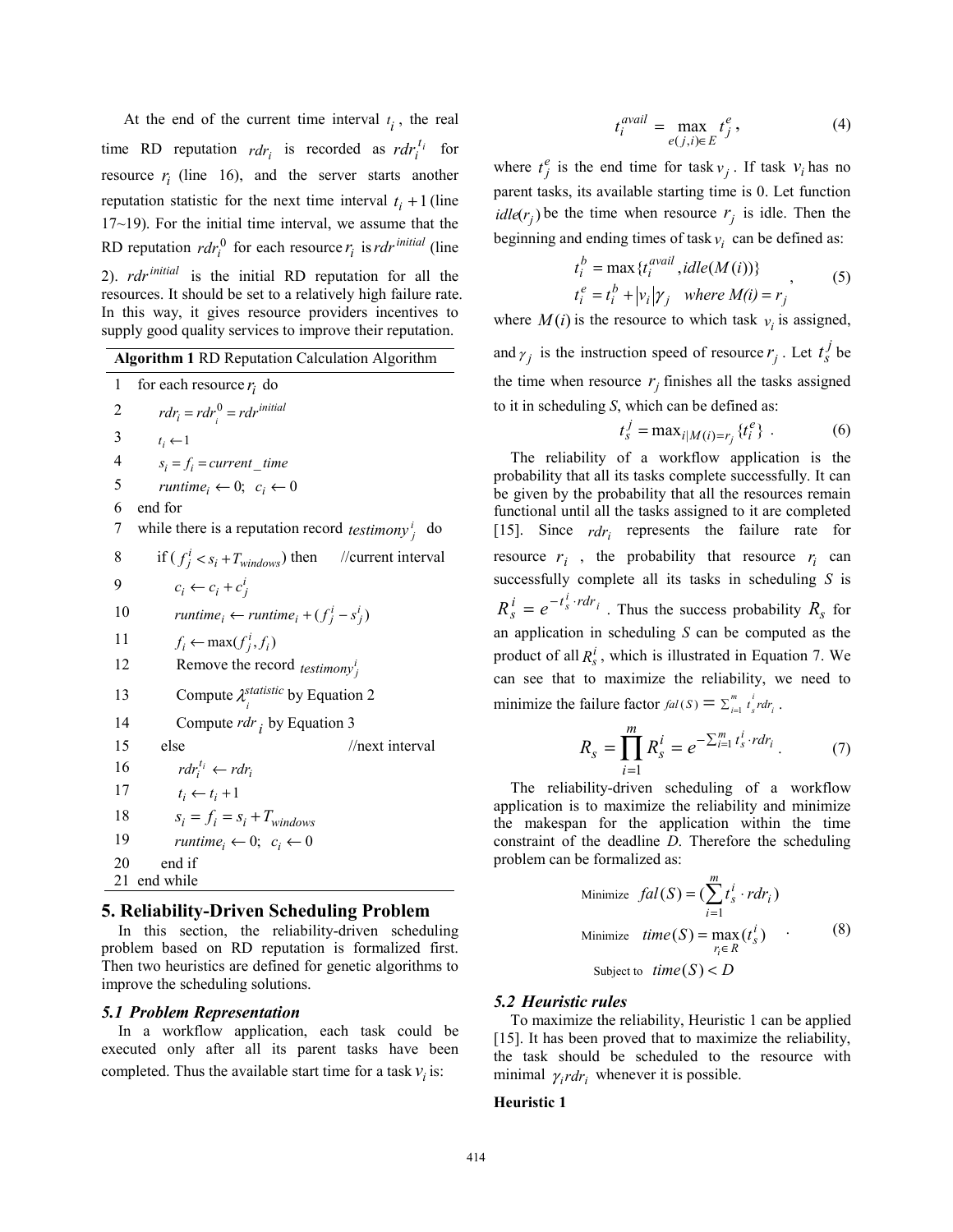Let *S* be a schedule where all the tasks are assigned to a resource with minimum  $\gamma_i r dr_i$ . Then any schedule

## $S' \neq S$  with reliability of  $R_{s'}$  is such that  $R_{s'} < R_s$ .

To minimize the makespan for an application, we should give higher priority to tasks that can start earlier and to tasks that have a bigger influence to the makespan of the application. Thus the second heuristic can be defined as:

#### **Heuristic 2**

Let the importance of a task  $v_i$  be the length of the longest path beginning from the task in the DAG graph, which can be denoted as:

$$
impt(i) = \begin{cases} |v_i| & \forall j, e(i, j) \notin E \\ |v_i| + \max_{e(i, j) \in E} impt(j) & otherwise \end{cases}
$$
 (9)

And the task  $v_i$  's priority  $p(i)$  is:

$$
p(i) = E(\gamma) \cdot impt(i) - \max(t_i^{\text{avail}}, idle(M(i))) , \quad (10)
$$

where  $E(\gamma)$  is the mean instruction speed of all resources. Then, if there are two tasks scheduled to the same resource, the one with the higher priority should be scheduled first.

# **6. Reliability-driven Scheduling using Genetic Algorithm**

For the scheduling problem of workflow applications, a GA can usually give better solutions than list heuristics [12]. A typical GA consists of the following steps: (1) create an initial population consisting of randomly generated solutions which are also called chromosomes; (2) evaluate the fitness of each solution and remove poor solutions from the population; (3) generate a new generation of solutions by applying two evolution operators, namely crossover and mutation; and (4) repeat step 2 and 3 until the population converges. In order to make a GA converge to better solutions more quickly without giving invalid solutions, we design the knowledge-based genetic algorithm (KBGA). KBGA evolves the task execution order according to the task's importance value. It also optimizes the typical GA by applying two new mutation operators based on our two heuristics. The details of KBGA are presented in the following sections.

## *6.1 Chromosome Encoding and Crossover*

For workflow applications, a chromosome is a data structure into which a scheduling solution is encoded. We use a two-dimensional encoding string [8] to represent a scheduling solution. As illustrated in Fig. 2c, one dimension of the string represents the index of resources, while the other dimension shows the order of tasks on each resource. The two-dimensional string can be converted into a one-dimensional string according to

the resource's index and task's order. The onedimensional string comprises a list of ordered pairs (i, j), also called a gene. The pair  $(i, j)$  denotes task  $v_i$  is scheduled to resource  $r_i$ . The order between tasks in the one-dimensional string only makes sense when tasks are scheduled to the same resource.



The crossover operation creates new chromosomes by randomly exchanging part genes of the existing chromosomes. As illustrated in Fig. 2d, our algorithm performs the crossover operation on the one-dimensional string as follows: (1) Two chromosomes are randomly chosen from the current population, and two random genes are selected from one of the chromosomes; (2) All the genes between the selected two genes are chosen as crossover genes, and the resource allocation for all the tasks related to the crossover genes are exchanged between the selected two chromosomes; and (3) For each resource in the two new chromosomes, the tasks assigned to it are rescheduled in the descending order of their importance value  $impt(i)$ . In this way, the parent tasks are always scheduled before their child tasks, thus avoiding the invalid solution problem [17]. After crossover, two new offspring are generated by combining task assignments taken from the two parents.

### *6.2 Mutation*

Typically, a mutation operation changes some of the genes in a chromosome randomly, which causes the algorithm to search randomly around the good solutions. We obtain two new mutation operators, namely *reassigning mutation* and *swapping mutation*. They use the two defined heuristics to help the algorithm evolve more directly to the good solutions.

The reassigning mutation improves the reliability for a scheduling using *Heuristic 1*. First, it chooses a task in one scheduling solution randomly. Then it reassigns the task to a resource with a lower  $\gamma_i r dr_i$ , and schedules the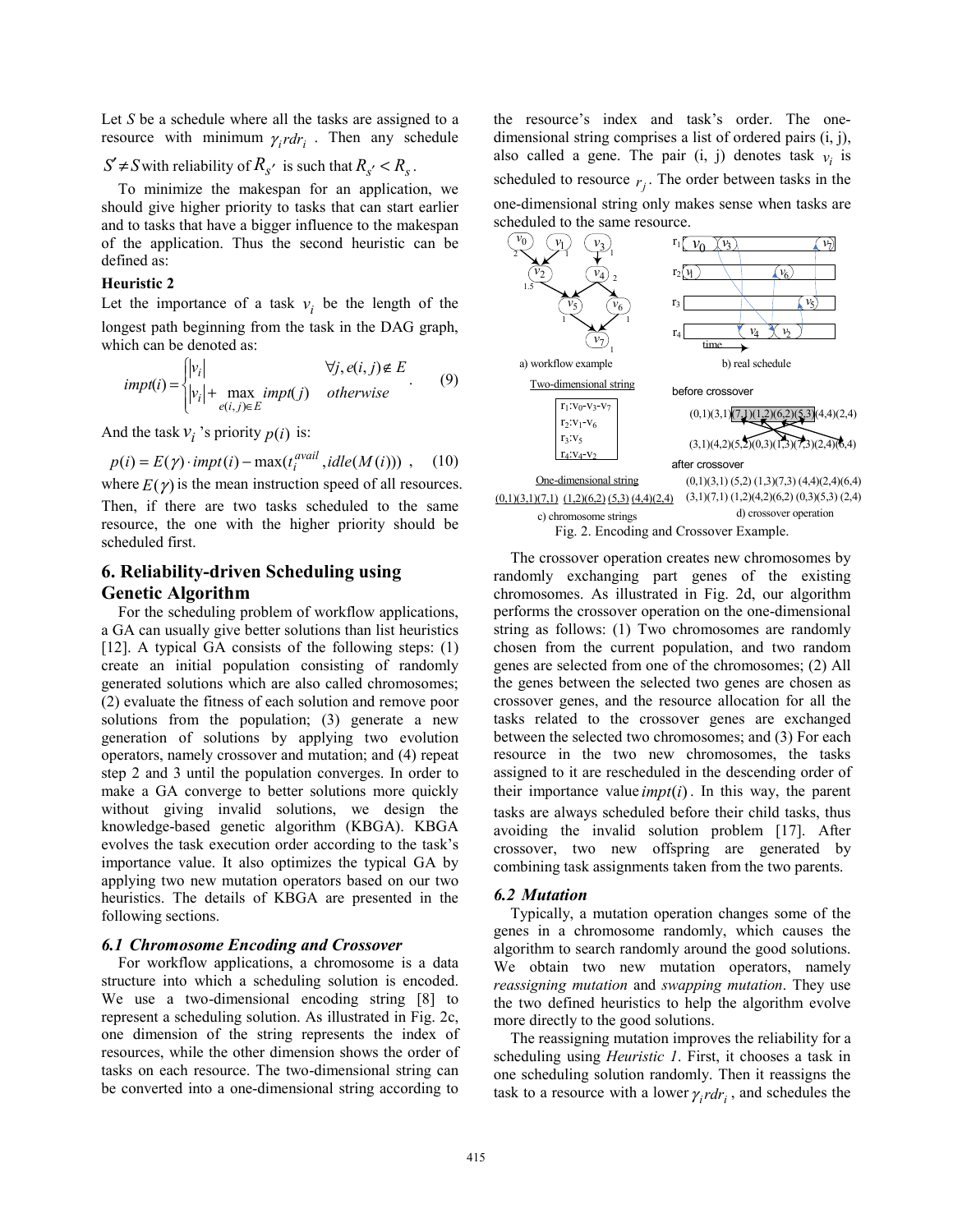task order according to its importance value *impt*(*i*). In Fig. 3a, task  $v_6$  is originally scheduled to resource  $r_2$  whose  $\gamma_i r dr_i$  is 2. The reassigning mutation reassigns it to resource  $r_1$  with a lower  $\gamma_i r dr_i$  of 1 as shown in Fig. 3b. Hence the reliability of the workflow application has been improved, although the makespan remains the same.

The swapping mutation improves the makespan for a scheduling according to *Heuristic 2*. It randomly chooses a resource in one scheduling, and compares the priority of two successive tasks on the resource. It swaps the execution order of the two tasks if the preceding task has a lower priority. In Fig. 3a, task  $v_4$  is scheduled before  $v<sub>2</sub>$  because it has a higher importance value, but has a lower priority. Therefore the swapping mutation exchanges their execution order. Fig. 3c shows the new scheduling where the makespan of the application has been reduced.



#### *6.3 Evaluation*

In the evolutionary-based optimization methods, fitness functions are used to measure the quality of a solution according to the optimization objectives. As our goal is to optimize the reliability and makespan for a workflow application under the time constraint, the fitness value  $f(s)$  for a scheduling solution S can be defined as:

$$
f(s) = \omega_1 \cdot \frac{fal(s) - \min \text{ Fal}}{\max \text{ Fal} - \min \text{ Pal}} + \omega_2 \cdot \frac{time(s) - \min \text{ Time}}{\max \text{ Time} - \min \text{ Time}}
$$
  
+  $f_{penalty}(s)$  ( $\omega_1 + \omega_2 = 1$ )  
where  $f_{penalty}(s) = \begin{cases} 0 & \text{if } time(s) < D \\ 1 & \text{if } time(s) > D \end{cases}$ 

Here, maxFal and minFal are the maximum and minimum failure factors for the solutions in the current population respectively, while maxTime and minTime

are the maximum and minimum makespan respectively. The first two elements of  $f(s)$  encourage the algorithm to choose the solutions with minimum failure factor and minimum makespan. Both these two objectives are assigned a weight according to the user's trade-off requirement. The third element  $f_{\text{penalty}}(s)$  is to handle the time constraint. If the makespan of a scheduling exceeds the time deadline D, the function will give a penalty to its fitness value.

#### **7. Experiments**

We use GridSim [5] to simulate a public-resource computing environment for our experiments. There are 200 resource providers in the system. They donate various numbers of CPU cycles whose speed is uniformly distributed in  $\left[5 \times 10^{-4}, 10^{-3}\right]$  milliseconds per instruction. The actual failure rates for resource providers are assumed to be uniformly distributed from  $10^{-3}$  /h  $\psi$ to  $10^{-4}$  /h [17]. The structure of a workflow application can be categorized into balanced and unbalanced [8]. Like other previous works [8,16,17], we use a random DAG generator to simulate the application. Our simulated workflow application consists of 300 tasks. The mean outdegree for a task node is 2. The task's size is chosen uniformly between  $5 \times 10^3$  Million instructions (MI) and  $72 \times 10^5$  MI. The reputation decay factor is 0.2, while the fitness evaluation weight  $\omega_1$ and  $\omega_2$  are both set to be 0.5 so that the algorithm gives the same priority to both reliability and makespan.

**a) RD reputation compared with traditional reputation:** The traditional reputation model uses the ratio of successfully completed tasks as a resource's reputation. To compare the difference between RD and traditional reputations, we test the two reputations under several extreme conditions: the size of all the test tasks in the system are  $\{12, 24, 36, 48, 60, 72\}$   $\times 10^5$  MI respectively, the resource provider has a high failure rate of  $10^{-3}/h$  or a low failure rate of  $10^{-4}/h$ , and the resource provider donates resources of a fast speed of 1000MIPS or a slow speed 500MIPS. To facilitate the comparison, we derive the task failure probabilities for a medium-sized task based on the traditional and RD reputation. Fig. 4 shows the two failure probabilities normalized by the standard task failure probability based on the resource's actual failure rate. The task failure probabilities based on RD reputation remain consistently close to the standard task failure probability. The traditional reputation based task failure probability gets close to the standard task failure probability only when the test tasks in the system also have the medium task size. Otherwise, the failure probability also increases as the size of the test tasks increases. And when the resources have a faster speed (Fig. 4a) or lower failure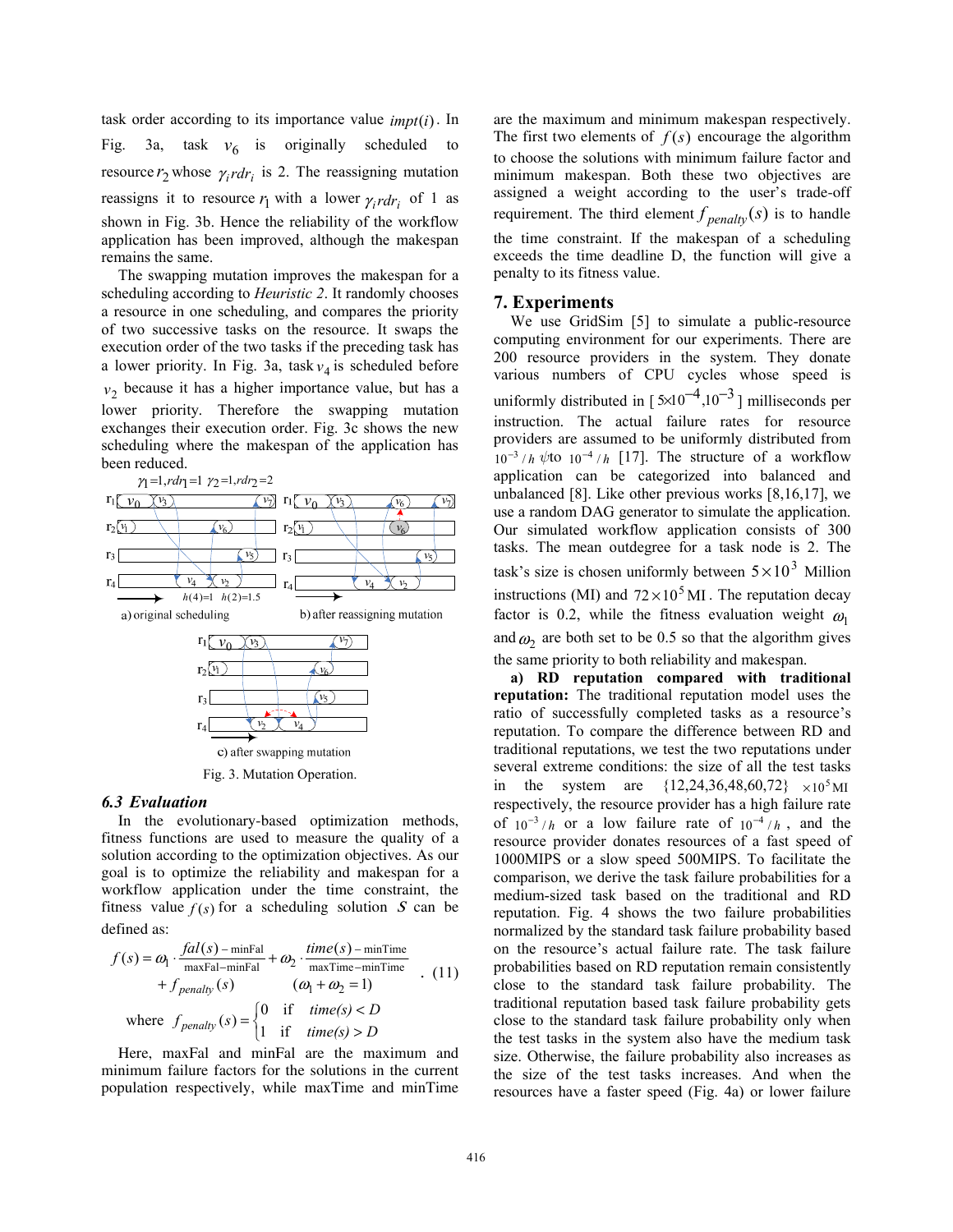rate (Fig. 4b), the task failure probability based on traditional reputation will have a greater deviation from the correct one. This is because the normalized failure probability based on traditional reputation obeys a negative exponential function. The lower failure rate and faster speed will contribute to a smaller exponent which results in greater deviation.

**b) RD reputation's influence to scheduling:** To compare the scheduling results based on traditional and RD reputation, half of the resources in the simulation have the actual failure rate, while the other half of the resources have either RD reputation based failure rate or traditional reputation based task failure probability. Fig.

Normalized Failure Probability

5 shows both the traditional reputation based scheduling and RD reputation based scheduling have almost the same makespan under various conditions. The RD reputation based scheduling also has a consistently lower failure probability, while the traditional reputation based scheduling has a higher failure probability, especially when the reputations are computed under conditions when the task's size is very small or very large. This is because under such conditions, the traditional reputation gives a different resource failure rate from the standard one, and tasks are scheduled to more unreliable resources.